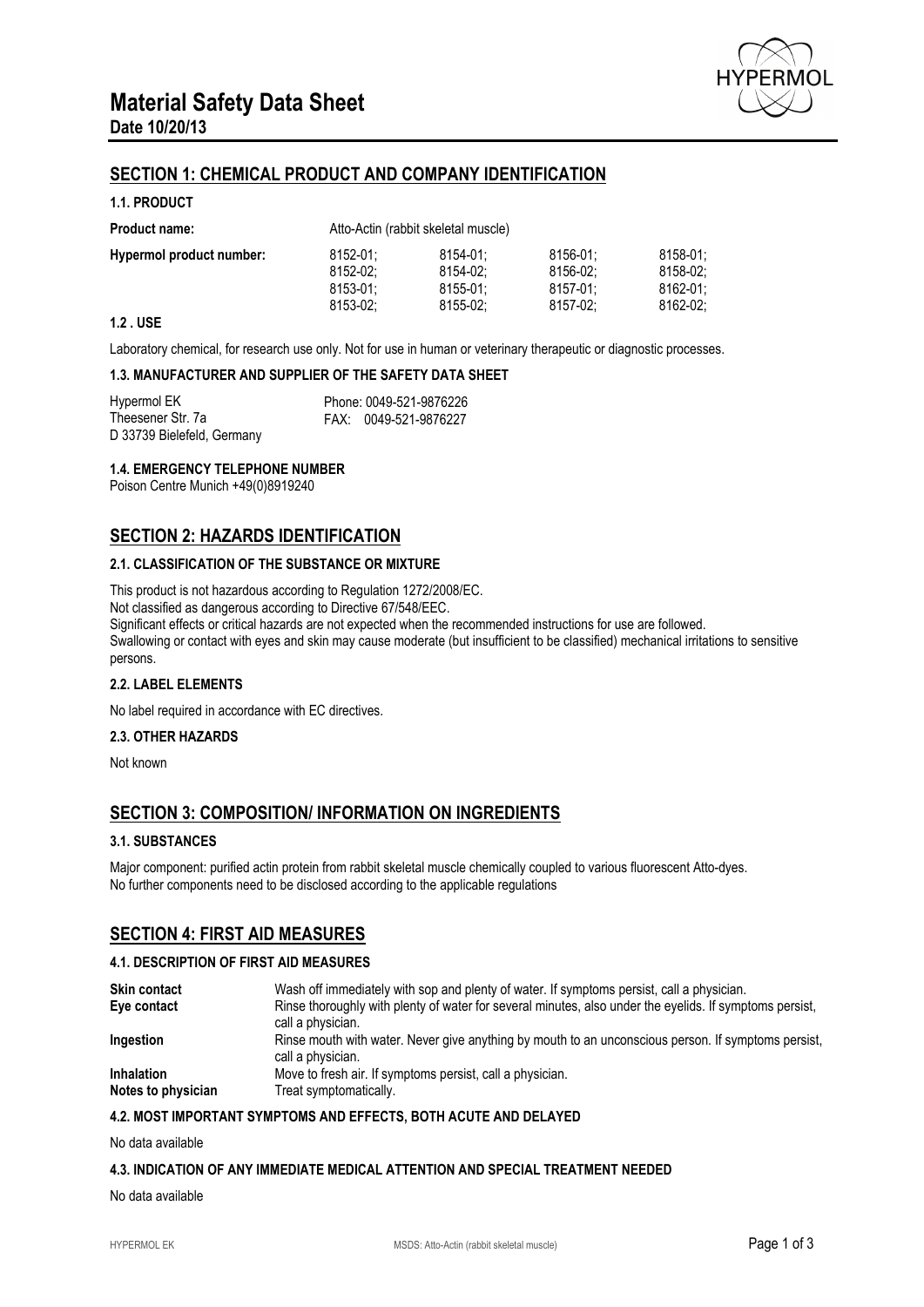# **SECTION 5: FIRE FIGHTING MEASURES**

| <b>5.1. EXTINGUISHING MEDIA</b>              | water, carbon dioxide, foam, or dry chemical |
|----------------------------------------------|----------------------------------------------|
| <b>5.2. SPECIAL FIRE FIGHTING PROCEDURES</b> | none                                         |
| 5.3. SPECIAL ADVICE FOR FIRE FIGHTERS        | none                                         |

# **SECTION 6: ACCIDENTAL RELEASE MEASURES**

| <b>6.1. PERSONAL PRECAUTIONS</b>        | Use personal protective equipment. Ensure adequate ventilation.                |
|-----------------------------------------|--------------------------------------------------------------------------------|
| <b>6.2. ENVIRONMENTAL PRECAUTIONS</b>   | Do not let the product into drains. Prevent further spillage if safe to do so. |
| <b>6.3. METHODS FOR CLEANING UP</b>     | Take up mechanically and collect in suitable container for disposal.           |
| <b>6.4. REFERENCE TO OTHER SECTIONS</b> | For disposal see section 13.                                                   |

# **SECTION 7: HANDLING AND STORAGE**

**7.1. PRECAUTIONS FOR SAFE HANDLING** Avoid contact with skin and eyes. Avoid inhalation. No specific handling instructions.

. **7.2. CONDITIONS FOR SAFE STORAGE, INCLUDING ANY INCOMPATIBILITIES** Keep in properly labelled containers. Keep containers tightly closed. Recommended storage temperature: below - 20°C.

**7.3. SPECIFIC END USES** no data available

# **SECTION 8: EXPOSURE CONTROLS AND PERSONAL PROTECTION**

| <b>8.1. EXPOSURE LIMITS</b>   | Contains no substances with occupational exposure limit values.                                                                                                                                   |
|-------------------------------|---------------------------------------------------------------------------------------------------------------------------------------------------------------------------------------------------|
| <b>8.2. EXPOSURE CONTROLS</b> |                                                                                                                                                                                                   |
| Personal protective equipment | Ensure adequate ventilation. In case of insufficient ventilation, wear suitable respiratory equipment<br>Safety glasses with side shields<br>Impervious gloves<br>Lightweight protective clothing |
|                               | <b>Environmental exposure control</b> Prevent product from entering drains                                                                                                                        |

# **SECTION 9: PHYSICAL AND CHEMICAL PROPERTIES**

## **9.1. INFORMATION ON BASIC PHYSICAL AND CHEMICAL PROPERTIES**

| Form:                          | lyophilized white powder |
|--------------------------------|--------------------------|
| <b>Boiling point:</b>          | no data available        |
| <b>Melting point:</b>          | no data available        |
| Flash point:                   | no data available        |
| Self-igniting:                 | no data available        |
| Danger of explosion:           | product is not explosive |
| Water solubility:              | water soluble            |
| 9.2. OTHER SAFETY INFORMATION: | no data available        |

**SECTION 10: STABILITY AND REACTIVITY**

| <b>10.1. REACTIVITY</b>                         | no data available                             |
|-------------------------------------------------|-----------------------------------------------|
| <b>10.2. CHEMICAL STABILITY</b>                 | stable under recommended storage conditions   |
| <b>10.3. POSSIBILITY OF HAZARDOUS REACTIONS</b> | no data available                             |
| <b>10.4. CONDITIONS TO AVOID</b>                | no data available                             |
| <b>10.5. INCOMPATIBLE MATERIALS</b>             | strong acids, strong oxidizing agents, metals |
| <b>10.6. HAZARDOUS DECOMPOSITION PRODUCTS</b>   | no data available                             |

# **SECTION 11: TOXICOLOGICAL INFORMATION**

**11.1. INFORMATION ON TOXICOLOGICAL EFFECTS** no data available